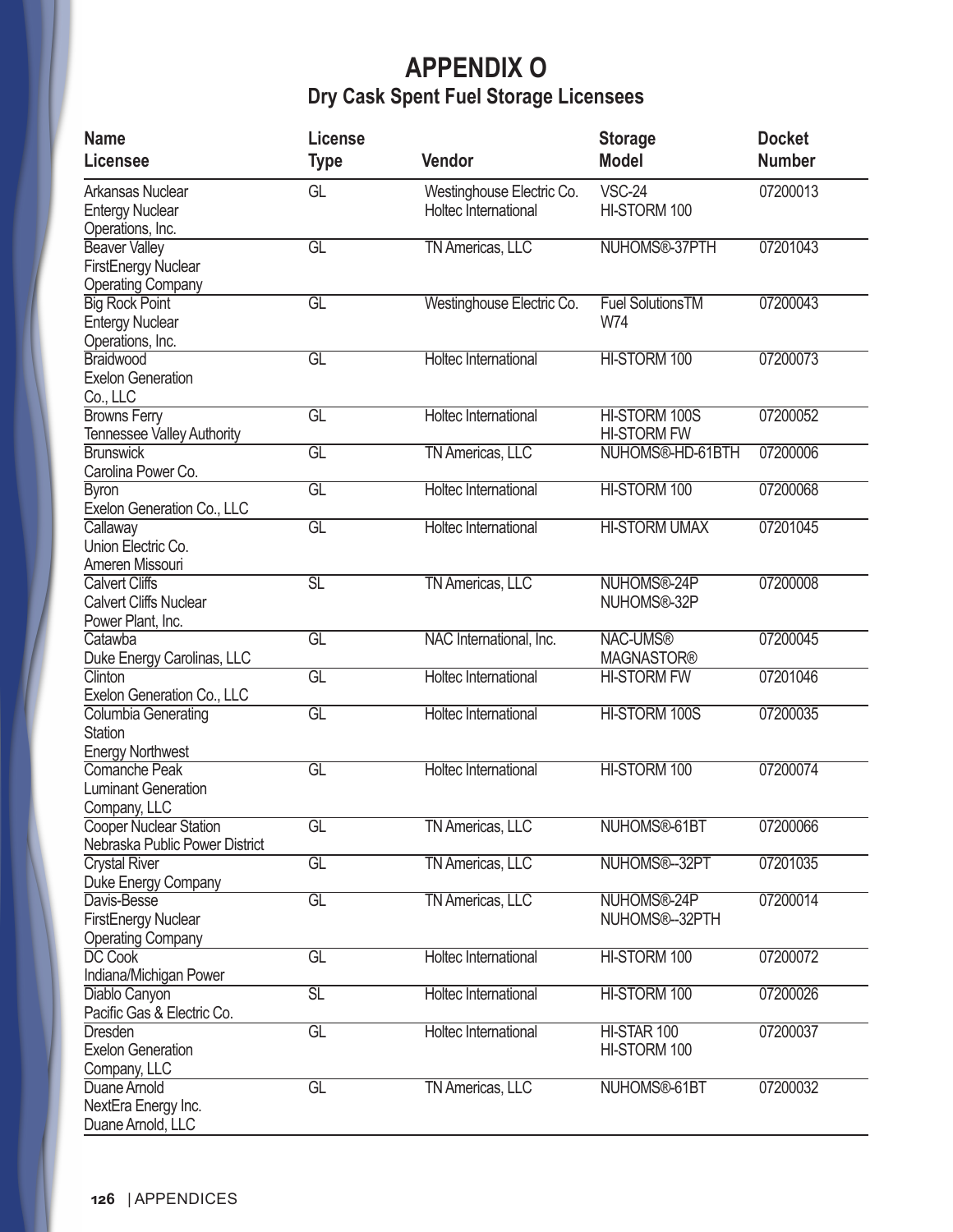## **APPENDIX O Dry Cask Spent Fuel Storage Licensees (continued)**

| <b>Name</b><br><b>Licensee</b>                                    | License<br><b>Type</b>   | Vendor                                             | <b>Storage</b><br><b>Model</b>           | <b>Docket</b><br><b>Number</b> |
|-------------------------------------------------------------------|--------------------------|----------------------------------------------------|------------------------------------------|--------------------------------|
| Fermi<br><b>DTE Electric Company</b>                              | GL                       | Holtec International                               | HI-STORM 100                             | 07200071                       |
| <b>Fort Calhoun</b><br><b>Omaha Public Power District</b>         | $\overline{GL}$          | <b>TN Americas, LLC</b>                            | NUHOMS®-32PT                             | 07200054                       |
| Fort St. Vrain*<br>U.S. Department of Energy                      | $\overline{\text{SL}}$   | <b>FW Energy</b><br>Applications, Inc.             | <b>Modular Vault</b><br>Dry Store        | 07200009                       |
| <b>Grand Gulf</b><br>Entergy Nuclear Operations, Inc.             | GL                       | Holtec International                               | HI-STORM 100S                            | 07200050                       |
| H.B. Robinson                                                     | SL                       | <b>TN Americas, LLC</b>                            | NUHOMS®-7P                               | 07200003                       |
| Carolina Power &<br><b>Light Company</b>                          | GL                       | TN Americas, LLC                                   | NUHOMS®-24P<br>NUHOMS®-24PTH             | 07200060                       |
| <b>Haddam Neck</b><br>CT Yankee Atomic Power                      | $\overline{GL}$          | NAC International, Inc.                            | <b>NAC-MPC</b>                           | 07200039                       |
| <b>Hatch</b><br>Southern Nuclear Operating Co. Inc.               | GL                       | <b>Holtec International</b>                        | HI-STORM100<br>HI-STAR100                | 07200036                       |
| <b>Hope Creek</b><br>PSEG Nuclear, LLC                            | GL                       | <b>Holtec International</b>                        | HI-STORM 100                             | 07200048                       |
| <b>Humboldt Bay</b><br>Pacific Gas & Electric Co.                 | $\overline{{\text{SL}}}$ | <b>Holtec International</b>                        | HI-STAR 100HB                            | 07200027                       |
| Idaho National Laboratory<br>TMI-2 U.S. Department of Energy      | $\overline{{\text{SL}}}$ | <b>TN Americas, LLC</b>                            | NUHOMS®-12T                              | 07200020                       |
| Idaho Spent Fuel Facility<br>U.S. Department of Energy            | $\overline{\text{SL}}$   | <b>Foster Wheeler</b>                              | <b>Concrete Vault</b>                    | 07200025                       |
| <b>Indian Point</b><br><b>Entergy Nuclear</b><br>Operations, Inc. | $\overline{GL}$          | <b>Holtec International</b>                        | HI-STORM 100                             | 07200051                       |
| James A. FitzPatrick<br><b>Entergy Nuclear</b>                    | $\overline{GL}$          | <b>Holtec International</b><br>Operations, Inc.    | HI-STORM 100<br>HI-STORM 100S            | 07200012<br>07200013           |
| Joseph M. Farley<br>Southern Nuclear<br>Operating Co.             | $\overline{GL}$          | <b>Holtec International</b>                        | HI-STORM 100S                            | 07200042                       |
| Kewaunee<br><b>Dominion Energy</b>                                | $\overline{GL}$          | <b>TN Americas, LLC</b><br>NAC International, Inc. | NUHOMS®-32PT<br><b>MAGNASTOR®</b>        | 07200064                       |
| Kewaunee, Inc. La Salle<br>Exelon Generation Co., LLC             | $\overline{GL}$          | <b>Holtec International</b>                        | HI-STORM 100S                            | 07200070                       |
| LaCrosse<br>Dairyland Power                                       | $\overline{GL}$          | NAC International, Inc.                            | <b>NAC-MPC</b>                           | 07200046                       |
| Limerick<br>Exelon Generation Co., LLC                            | $\overline{GL}$          | <b>TN Americas, LLC</b>                            | NUHOMS®-61BT<br>NUHOMS®-61BTH            | 07200065                       |
| Maine Yankee<br>Maine Yankee Atomic<br>Power Company              | $\overline{GL}$          | NAC International, Inc.                            | NAC-UMS®                                 | 07200030                       |
| <b>McGuire</b><br>Duke Energy, LLC                                | $\overline{GL}$          | <b>TN Americas, LLC</b><br>NAC International, Inc. | $TN-32$<br>NAC-UMS®<br><b>MAGNASTOR®</b> | 07200038                       |
| <b>Millstone</b><br><b>Dominion Generation</b>                    | GL                       | <b>TN Americas, LLC</b>                            | NUHOMS®-32PT                             | 07200047                       |
| Monticello<br><b>Northern States Power</b><br>Co., Minnesota      | $\overline{GL}$          | <b>TN Americas, LLC</b>                            | NUHOMS®-61BT<br>NUHOMS®-61BTH            | 07200058                       |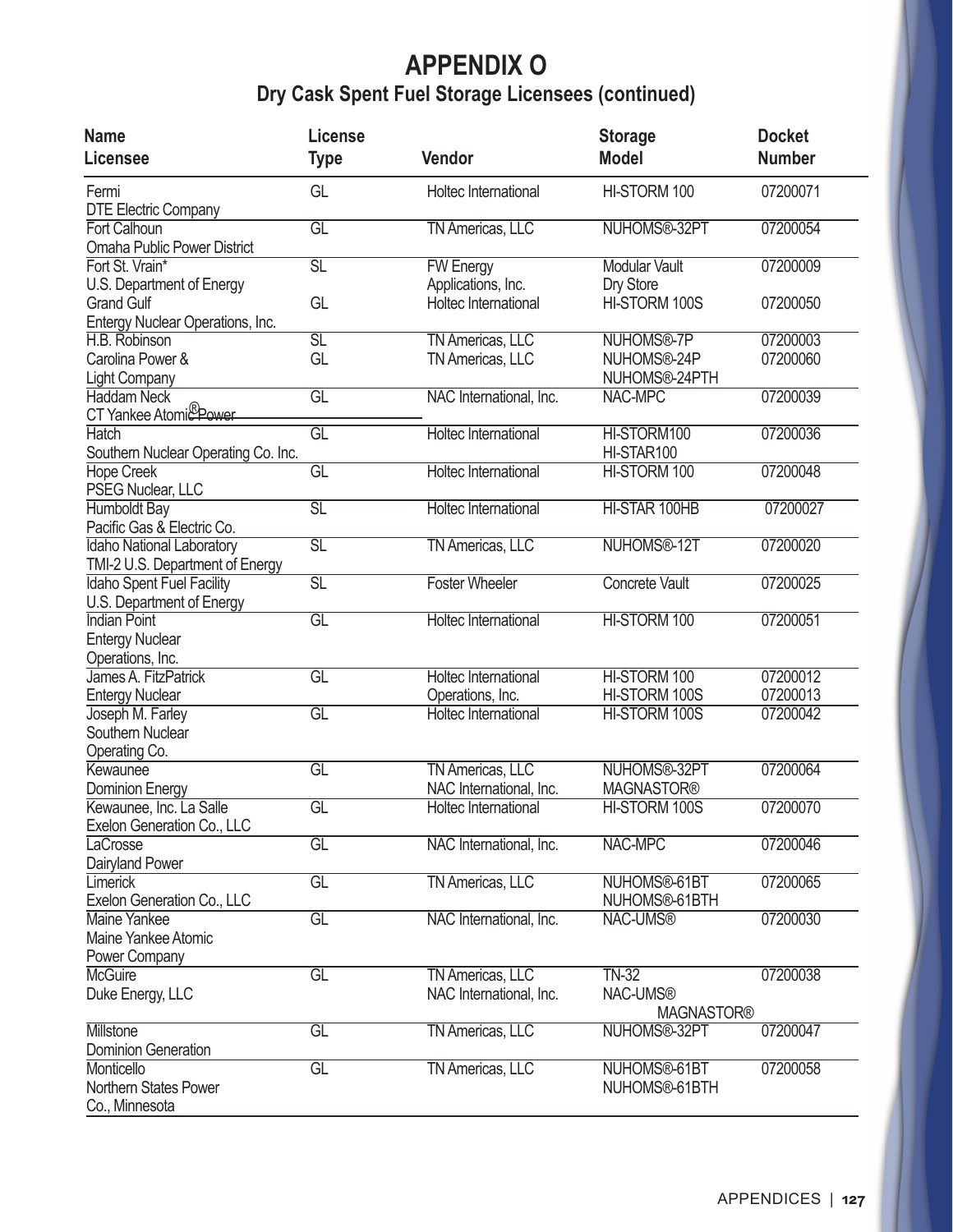## **APPENDIX O Dry Cask Spent Fuel Storage Licensees (continued)**

| <b>Name</b>                                                                                        | License                        |                                                                             | <b>Storage</b>                                                 | <b>Docket</b>        |
|----------------------------------------------------------------------------------------------------|--------------------------------|-----------------------------------------------------------------------------|----------------------------------------------------------------|----------------------|
| <b>Licensee</b>                                                                                    | <b>Type</b>                    | Vendor                                                                      | <b>Model</b>                                                   | <b>Number</b>        |
| Nine Mile Point<br><b>Constellation Energy</b>                                                     | GL                             | TN Americas, LLC                                                            | NUHOMS®-61BT                                                   | 07201036             |
| North Anna<br>Virginia Electric & Power Co.<br>(Dominion Energy Virginia)                          | $\overline{GL}$<br><b>SL</b>   | <b>TN Americas, LLC</b><br>TN Americas, LLC                                 | NUHOMS®32PTH1<br>07200016<br><b>TN-32</b>                      | 07200056             |
| Oconee                                                                                             | $\overline{{\text{SL}}}$<br>GL | <b>TN Americas, LLC</b>                                                     | NUHOMS®-24P<br>NUHOMS®-24P                                     | 07200004<br>07200040 |
| Duke Energy Company<br><b>Oyster Creek</b><br><b>Oyster Creek Environmental</b><br>Protection, LLC | $\overline{GL}$                | TN Americas, LLC<br><b>TN Americas, LLC</b>                                 | NUHOMS®-61BT<br>NUHOMS®-61BTH                                  | 07200015             |
| Palisades<br><b>Entergy Nuclear</b><br>Operations, Inc.                                            | GL                             | <b>Westinghouse Electric Co</b><br>TN Americas, LLC<br>Holtec International | $VSC-24$<br>NUHOMS®-32PT<br>NUHOMS®-24PT<br><b>HI-STORM FW</b> | 07200007             |
| Palo Verde<br>Arizona Public Service Co.                                                           | GL                             | NAC International, Inc.                                                     | <b>NAC-UMS®</b>                                                | 07200044             |
| Peach Bottom<br>Exelon Generation Co., LLC                                                         | $\overline{GL}$                | <b>TN Americas, LLC</b>                                                     | 07200029<br><b>TN-68</b>                                       |                      |
| Perry<br>FirstEnergy                                                                               | $\overline{GL}$                | <b>Holtec International</b>                                                 | HI-STORM 100                                                   | 07200069             |
| Pilgrim<br>Holtec Pilgrim, LLC                                                                     | $\overline{GL}$                | <b>Holtec International</b>                                                 | HI-STORM 100                                                   | 07201044             |
| Point Beach<br>NextEra Energy                                                                      | $\overline{GL}$                | Westinghouse Electric Co.<br>TN Americas, LLC                               | VSC-24 07200005<br>NUHOMS®-32PT                                |                      |
| Prairie Island<br>Northern States Power<br>Co., Minnesota                                          | $\overline{\text{SL}}$         | <b>TN Americas, LLC</b>                                                     | <b>TN-40 HT</b><br><b>TN-40</b>                                | 07200010             |
| Private Fuel Storage<br>Facility                                                                   | $\overline{\text{SL}}$         | <b>Holtec International</b>                                                 | HI-STORM 100                                                   | 07200022             |
| <b>Quad Cities</b><br>Exelon Generation Co., LLC                                                   | $\overline{GL}$                | <b>Holtec International</b>                                                 | HI-STORM 100S                                                  | 07200053             |
| Rancho Seco<br>Sacramento Municipal Utility District                                               | $\overline{\text{SL}}$         | <b>TN Americas, LLC</b>                                                     | NUHOMS®-24PT                                                   | 07200011             |
| R.E. Ginna<br><b>Constellation Energy</b>                                                          | GL                             | <b>TN Americas, LLC</b>                                                     | NUHOMS®-32PT                                                   | 07200067             |
| <b>River Bend</b><br><b>Entergy Nuclear</b><br>Operations, Inc.                                    | GL                             | <b>Holtec International</b>                                                 | HI-STORM 100S                                                  | 07200049             |
| <b>Salem</b><br><b>PSEG Nuclear</b><br>(Duplicate, see Hope Creek)                                 | GL                             | <b>Holtec International</b>                                                 | HI-STORM 100                                                   | 07200048             |
| San Onofre<br>Southern California Edison Co.                                                       | GL                             | <b>TN Americas, LLC</b><br>Holtec International                             | NUHOMS®-24PT4<br>NUHOMS®-24PT1<br><b>HI-STORM UMAX</b>         | 07200041             |
| Seabrook<br><b>FPL Energy</b>                                                                      | GL                             | <b>TN Americas, LLC</b>                                                     | NUHOMS®-HD-32PTH                                               | 07200063             |
| Sequoyah<br><b>Tennessee Valley Authority</b>                                                      | $\overline{GL}$                | <b>Holtec International</b>                                                 | HI-STORM 100<br><b>HI-STORM FW</b><br>HI-STORM 100S            | 07200034             |